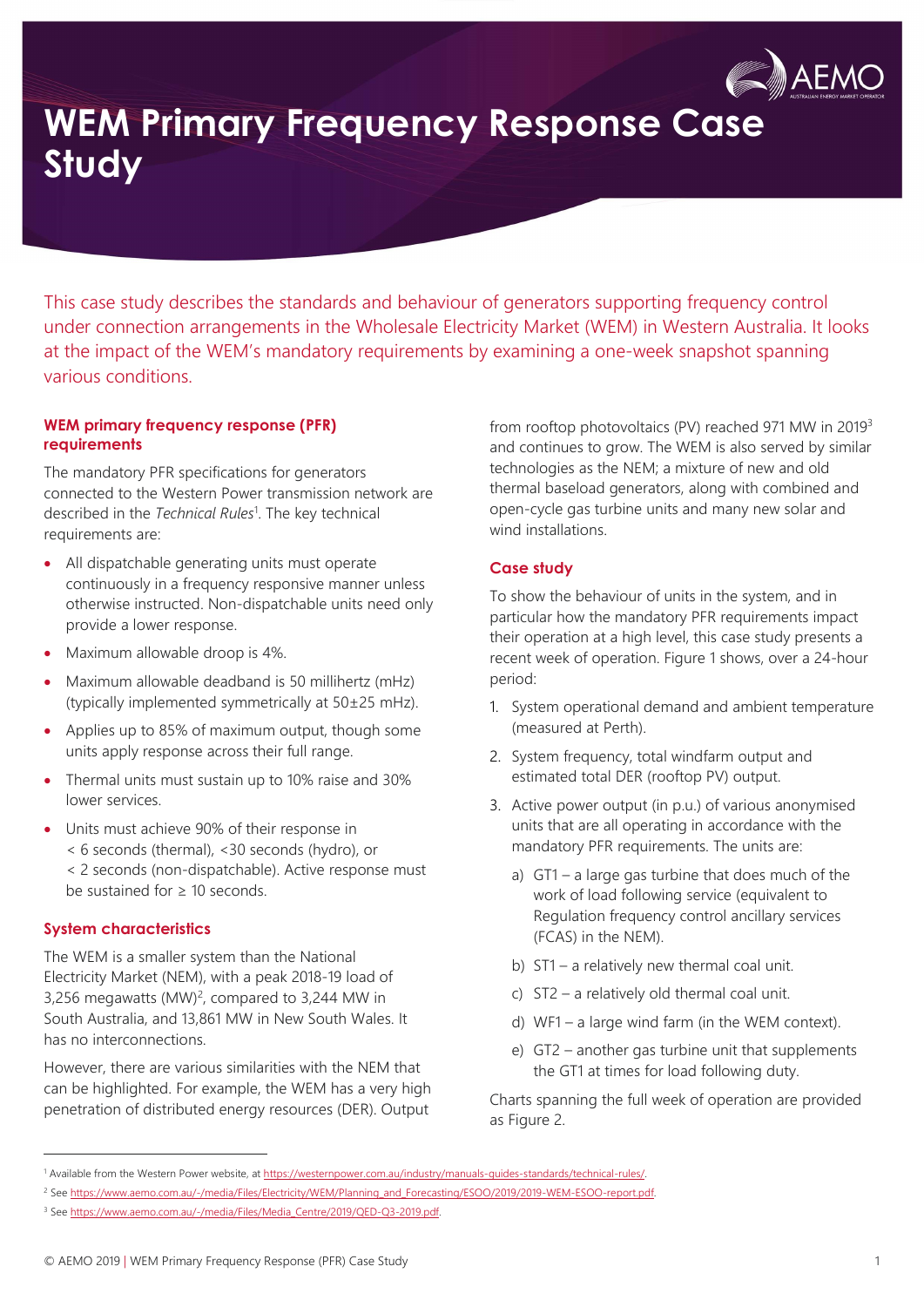#### **Observations**

There are many interesting observations to be made over this period of operation. Some of these include:

- Under normal operation (>99% of time), frequency was held within  $+/-0.075$  Hz.
- Frequency performance appears to generally be better at low load times and worse at high load times.

Examining the different units and how they provide PFR (and/or load following) shows that:

- Units providing only PFR (e.g. ST1 and ST2) generally do not move far from their basepoints, with variation only a very small fraction of output (typically  $\sim$ 1%<sup>4</sup>).
- Units providing load following service (GT1, GT2) are moved around considerably as they follow Automatic Generator Control (AGC) commands.
- The wind farm (WF1) demonstrates a downward PFR response while also varying in output considerably over the course of the week.



#### Figure 1 WEM system operation,15-16 November 2019

i,

<sup>4</sup> Consider a 0.075 Hz frequency deviation with 4% droop and 25 mHz PFC settings. The maximum expected instantaneous basepoint correction is (0.075 - 0.025) / (0.04 \* 50)  $= 2.5%$